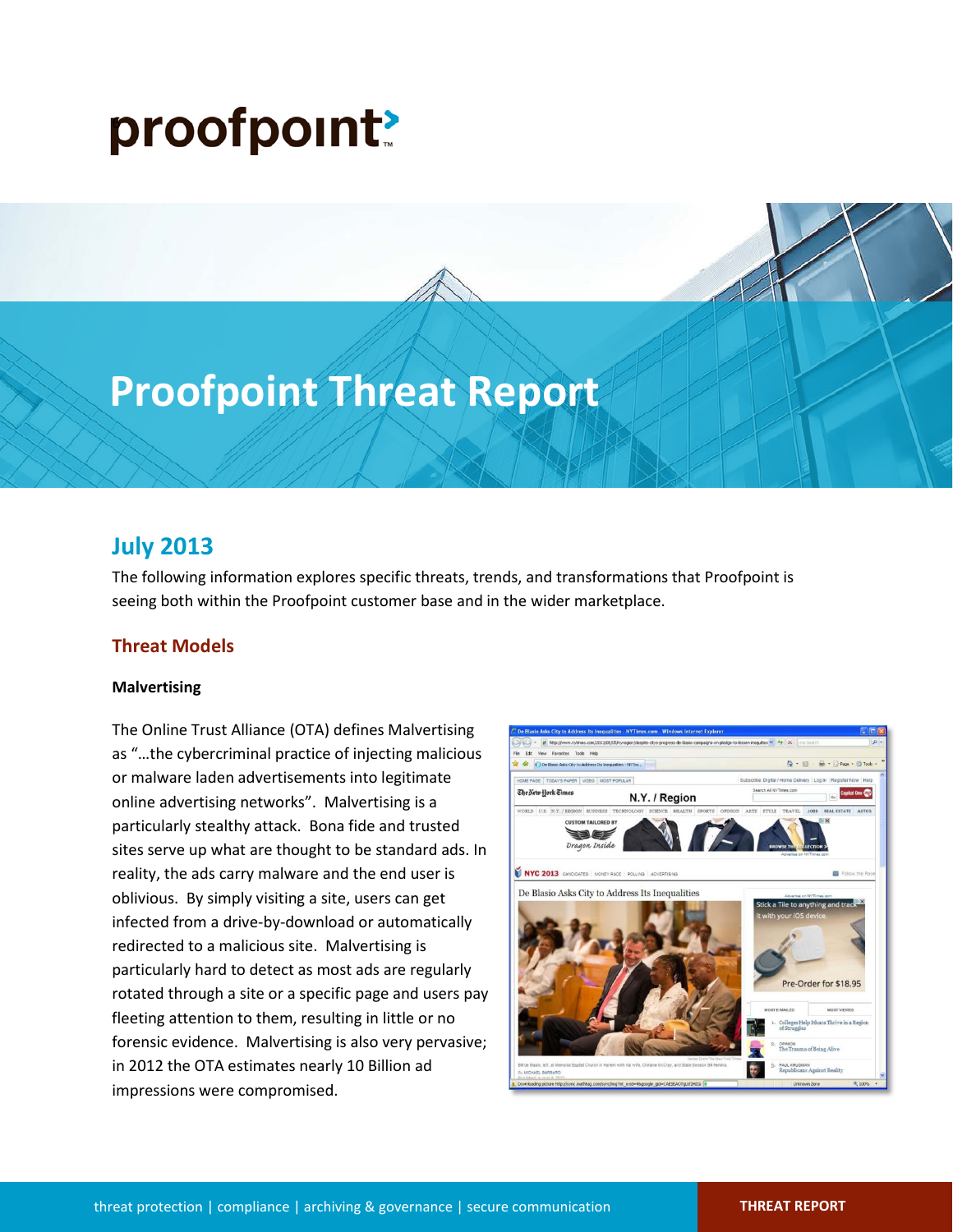Recently, Proofpoint researchers uncovered a malvertising attack being served by the New York Times. It is not unexpected that, given the volume cited earlier, a reputable site such as the New York Times would be affected. Yet the ad's source is surprising; it was served through Google's ad network. Consider the exposure and ad impressions the attackers gain through this use.

#### **Credit Card Longlining Attacks**

Recently, attackers used both American Express and Discover Card brands in longlining attacks. Longlining was defined in the January Threat Report and also detailed in the Proofpoint white paper titled - [Longline Phishing.](http://www.proofpoint.com/id/longline-phishing-whitepaper-industrial-phishing-2013/index.php) Longline phishing attacks are defined by three specific characteristics: 1) Proportionally low volume per organization, with high volume overall 2) Aggressive obfuscation and customization techniques and 3) Malware payloads which utilize unpatched exploits. This was a highly effective campaign, recording a click rate of 24%. The details of the campaign are also interesting.

The email lures were realistic and quite sophisticated with no noticeable errors. The American Express example message contains



multiple URLs, and due to its nature and content a high number of users were duped into clicking.

|                                                                                                                                                                                                                                         | (no subject)                                                                                                            |  |
|-----------------------------------------------------------------------------------------------------------------------------------------------------------------------------------------------------------------------------------------|-------------------------------------------------------------------------------------------------------------------------|--|
| Your most recent payment has been processed                                                                                                                                                                                             |                                                                                                                         |  |
| Discover Card to                                                                                                                                                                                                                        | MA 05:31 ET/ON                                                                                                          |  |
| E3                                                                                                                                                                                                                                      | the Access My Account                                                                                                   |  |
| <b>ACCOUNT CONFIRMATION</b>                                                                                                                                                                                                             | Statements   Payments   Rewards                                                                                         |  |
| Your most recent payment has been processed.                                                                                                                                                                                            |                                                                                                                         |  |
| Dear Customer,<br>This e-mail is to confirm that we have processed<br>your most recent payment. Please remember to use                                                                                                                  | Please Note: If you did not make this request,<br>please contact us immediately at 1-800-<br>DISCOVER (1-800-347-2683). |  |
| your new information the next time you log in.<br>To view more details please click here.                                                                                                                                               |                                                                                                                         |  |
| in Log in to review your account details or to make<br>additional changes.                                                                                                                                                              | Don't miss outsign up to get<br>exclusive offers via e-mail<br>from Discover.                                           |  |
|                                                                                                                                                                                                                                         | Sign Up                                                                                                                 |  |
|                                                                                                                                                                                                                                         |                                                                                                                         |  |
| Find Us on Facebook<br>Follow Us on Twitter<br>Add discover@service.discover.com to your address book to ensure delivery of these e-mails.<br>See ways to help identify authentic Discover e-mails by visiting our email security page. | Read Our Blog<br>Discover Mobile                                                                                        |  |
| IMPORTANT INFORMATION                                                                                                                                                                                                                   |                                                                                                                         |  |
| This e-mail was sent to                                                                                                                                                                                                                 |                                                                                                                         |  |
| You are receiving this Discover e-mail as a confirmation of your account activity.                                                                                                                                                      |                                                                                                                         |  |
| Log in to update your e-mail address or view your account e-mail preferences.                                                                                                                                                           |                                                                                                                         |  |
| If you have any questions about your account, prease tog in to contact us securely and we will be happy to<br>assist you.                                                                                                               |                                                                                                                         |  |
| Please do not reply to this e-mail as we are not able to respond to messages sent to this address.                                                                                                                                      |                                                                                                                         |  |
| DISCOVER and other trademarks, logos and service marks used in this e-mail are the trademarks of Discover<br>Financial Services or their respective third-party owners.                                                                 |                                                                                                                         |  |
| Discover Products Inc.<br>P.O. Box 30666<br>Salt Lake City, UT 84130<br>@2013 Discover Bank, Member FDIC                                                                                                                                |                                                                                                                         |  |

A similar Discover card lure was also used in this campaign. At first read it's as sophisticated as the AMEX lure.

However, on very close examination, spelling and grammar mistakes are found:



The campaign consisted of 159,147 messages. They were sent using 3,040 different sender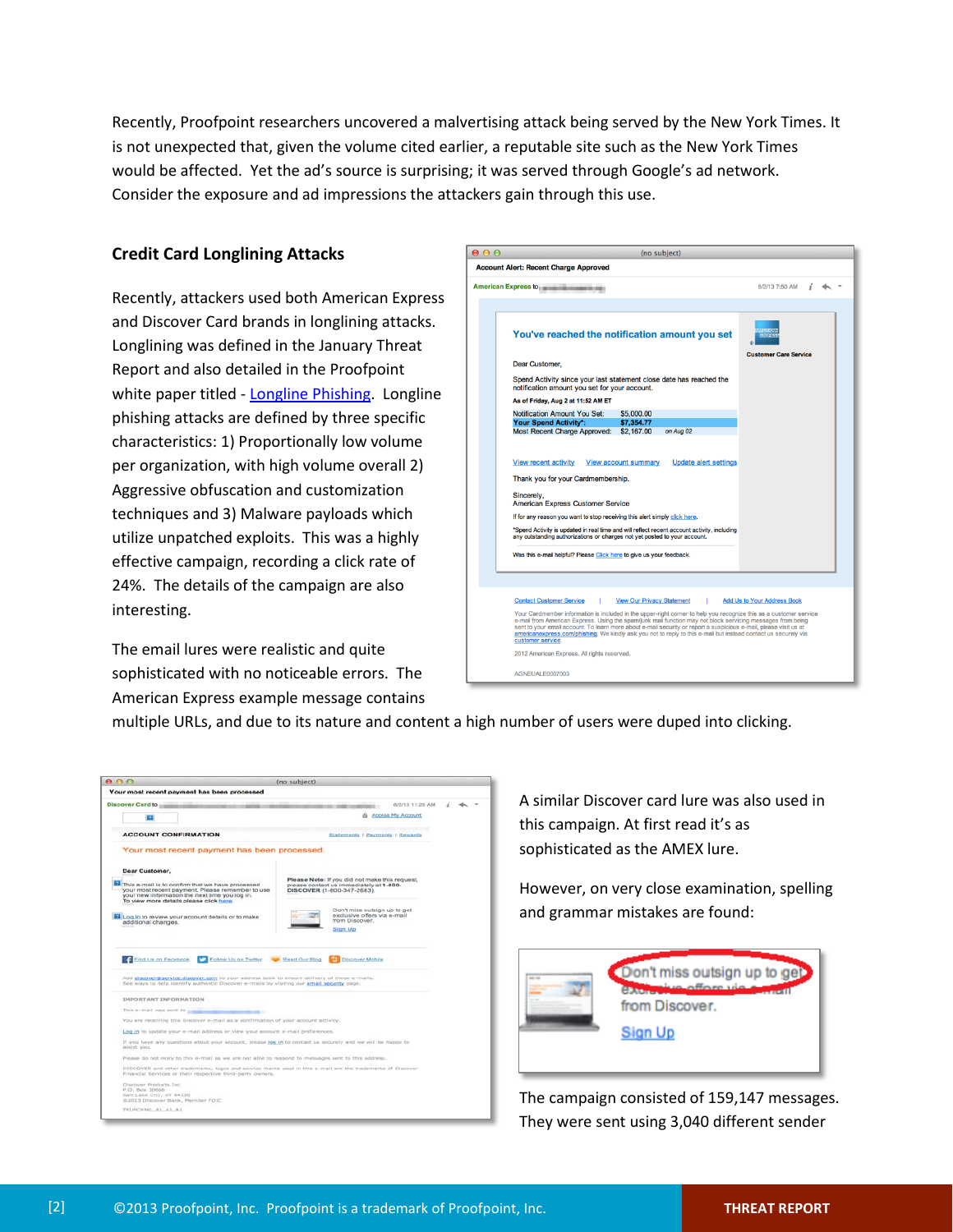addresses from 8,555 IPs. There were 87 compromised websites and 916 unique URLs utilized.

The URL pattern is one Proofpoint researchers identified in other attacks:

http://<compromised website>/<random dictionary word>/index.html

For example, a single compromised server might have the following URLs used in one campaign:

 http://www.urmel-kinderladen.de/baronial/index.html http://www.urmel-kinderladen.de/centrifuging/index.html http://www.urmel-kinderladen.de/chug/index.html http://www.urmel-kinderladen.de/disenchants/index.html http://www.urmel-kinderladen.de/foldaway/index.html

Notice every URL ends in index.html, a common page name.

As stated earlier, this campaign garnered an impressive 24% click rate; a high rate and therefore successful campaign. The lures were delivered on Friday, August  $2^{nd}$ , but notably, a majority of the clicks were recorded on Saturday, August 3<sup>rd</sup> and tailed off into Monday. Most, if not all, weekend clicks occurred at a home office, or coffee shop, somewhere off the corporate network. It's vital to consider usage patterns and to protect users both on and off the corporate network. Proofpoint Targeted Attack Protection delivers this level of protection.

#### **Threat News**

#### **Backdoors via Image Files**

Attackers are using a known, but unusual exploit to maintain control over compromised web sites, researchers at Sucuri have found. They are utilizing backdoors hiding in the headers of image files. Sites running either WordPress, a popular blogging platform, or Joomla, a competitor, are both mentioned as affected. The headers of the image files were modified to enable remote execution of "a function that will execute any content delivered to it via POST. Using this, an attacker can issue commands, or call for shell scripts hosted remotely and execute them." The full article is available on CSO Online at <http://www.csoonline.com/article/736622/attackers-embedding-backdoors-into-image-files>

#### **Another Type of Attack: Watering Holes**

Watering hole attacks are perpetrated via industry, profession (i.e. journalism), or other personal interest web sites. Similar to a watering hole in nature, the hunter knows the prey must come to drink at some point, and so they lie in wait. As the user visits the compromised site, they are unknowingly redirected to the malicious hosts. In the case cited in this article;

[http://www.infosecurity-magazine.com/view/28450/the-voho-campaign-gh0st-rat-spread-by](http://www.infosecurity-magazine.com/view/28450/the-voho-campaign-gh0st-rat-spread-by-waterholing)[waterholing](http://www.infosecurity-magazine.com/view/28450/the-voho-campaign-gh0st-rat-spread-by-waterholing) RSA researchers exposed a waterhole attack that infected 12% of the visiting population to such a site.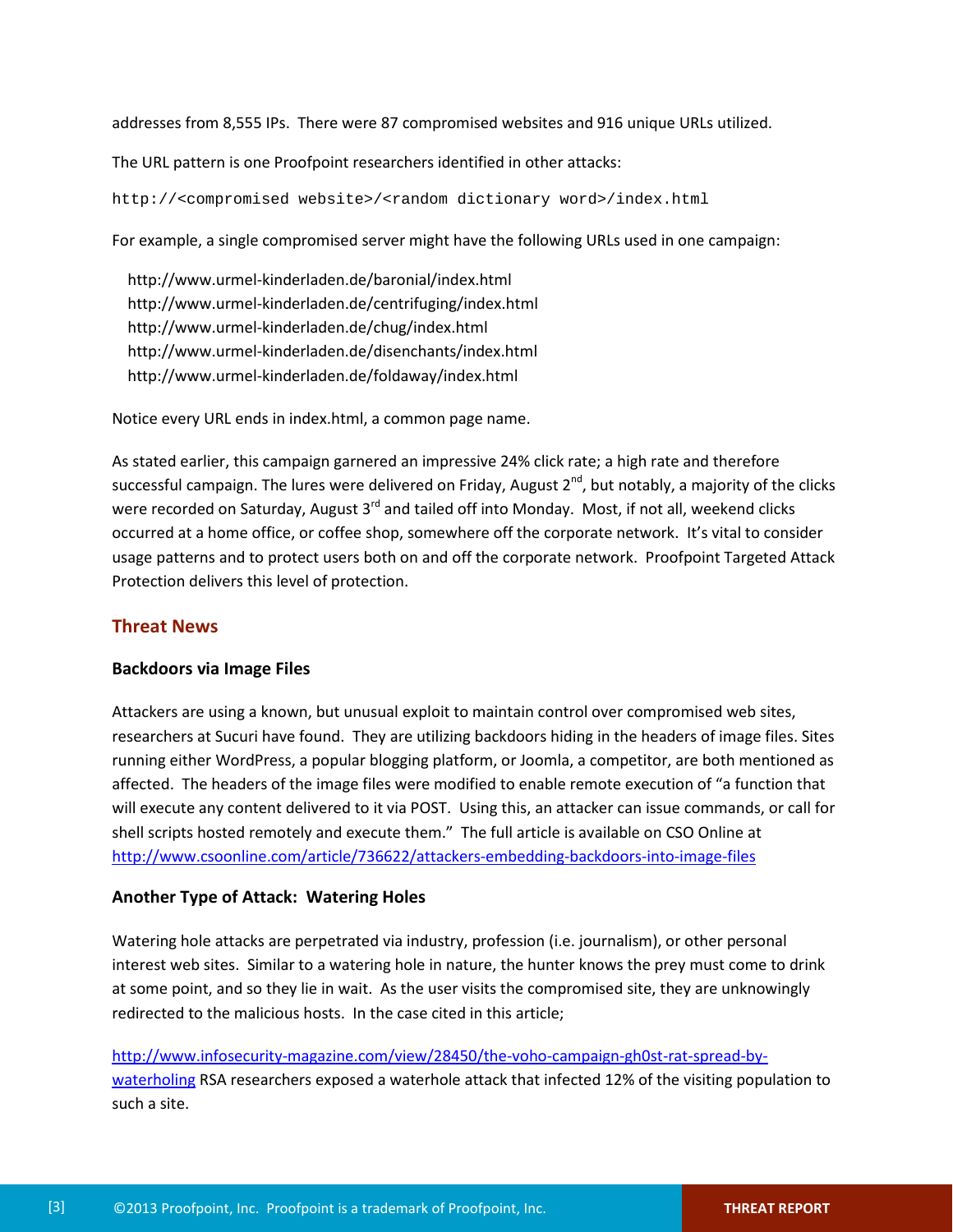#### **Interactive Infographic – World's Biggest Data Breaches**

Data breaches are another form of security breach. There are daily news reports of organizations both private and public exposing end user, customer or patient data. It is hard to grasp the volume of the data breach problem. The team at "Information is Beautiful" has published one of the most informative and interactive infographic covering data breaches, providing multiple filters. Details of each breach can be located with a simple click on each bubble.

<http://www.informationisbeautiful.net/visualizations/worlds-biggest-data-breaches-hacks/>

#### **Threat Trends**

#### **Spam Volume Trends**

Proofpoint tracks spam volumes via a system of honeypots. These spam volumes have historically tracked closely with that of our customer base. Spam increased again in July. Unlike June where spam volumes presented an erratic pattern all month, July volumes remained in a narrower range. Four volume spikes near or above 10 million messages per day occurred during the month on Proofpoint honeypots. Each occurrence can be seen in the graph below.



July set a new yearly high for the third month running. June to July volumes increased by 3.74% - the sixth monthly increase in a row. July recorded a 60.51% year over year increase from July of last year, the largest year over year increase in over two years. Spam volumes have increased a full 109% from the beginning of 2013. The trend continues a strong upward trajectory.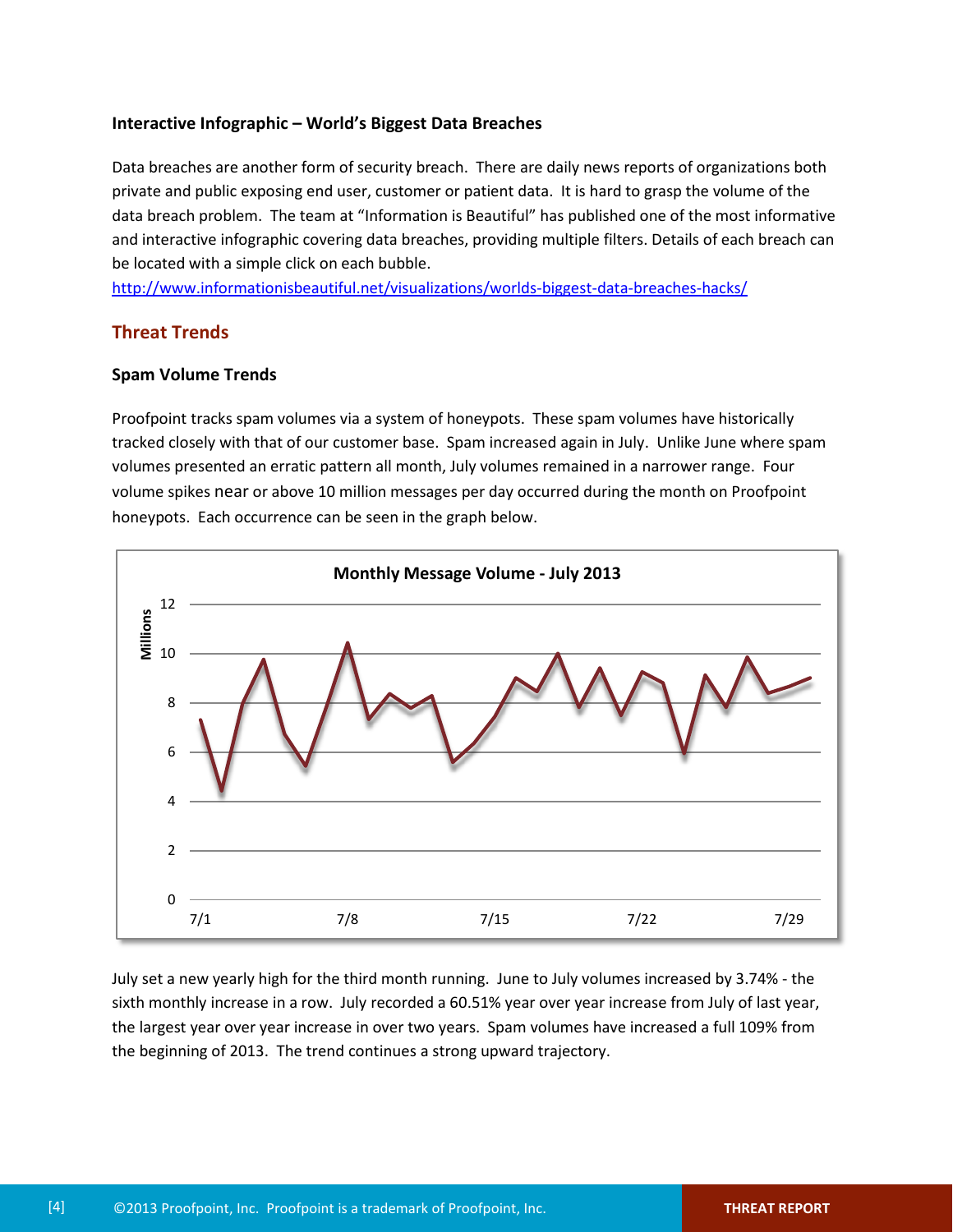

#### **Phish Classification Trends**



The average percent of daily messages classified as phish by Proofpoint's MLX technology continued a downward trend in July. July saw three daily spikes, the same as in June, and the highest spike reached 16.57% on the 23<sup>rd</sup>. In contrast, two of the three June spikes topped 18% of daily message volume. On average in July, 10.11% of daily message volumes were classified as phish; a 2.5% decrease in standard phish messages from June.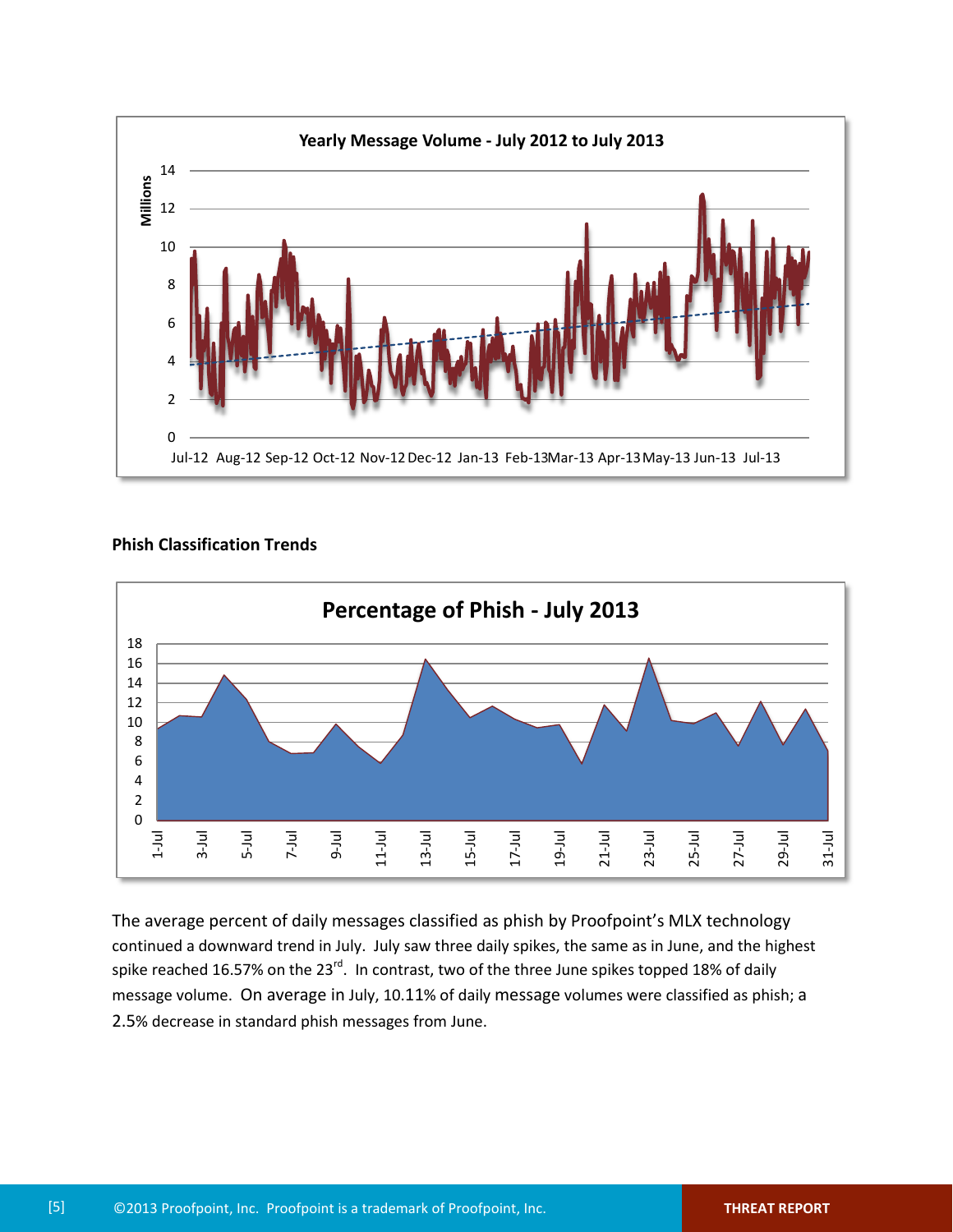#### **Spam Sources by Country**

The European Union again ranks as the number one spam source in July 2013. The United States remains the #2 source of spam. This marks four straight months where the first and second spots remained unchanged. Argentina moved up two slots to number three. The following chart shows the historic trend of the top spam sending countries.